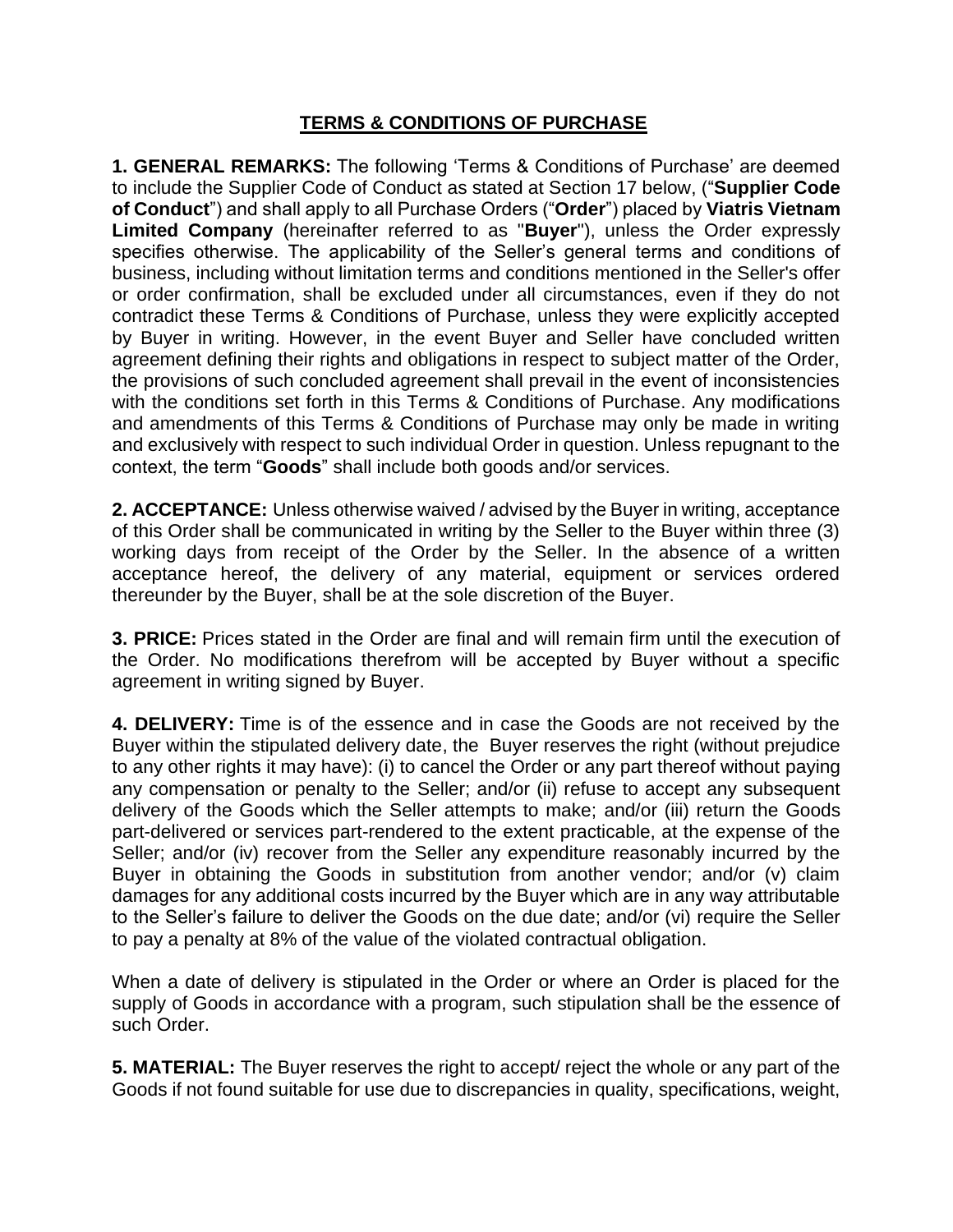dimensions etc., or due to delayed or irregular delivery. The rejected supplies shall have to be lifted by the Seller from the factory or such other place as maybe specified by the Buyer within 15 days from the date of rejection, at the Seller's risk and expense. The Buyer shall not be responsible for any losses and/or damages to the same. The Buyer assumes no obligation in relation to the supplies delivered in excess of those specially ordered. The Buyer will not be liable in respect of any Order not given or confirmed on its official printed forms duly signed by the Buyer or his authorized representative.

**6. CONFORMANCE TO THE TECHNICAL SPECIFICATION:** The Goods as per the Order are to be supplied strictly in accordance with the specifications indicated in the Order. Any deviations, whatsoever, from the said specifications are liable to be rejected wholly or in part. However, the Buyer shall have the right to make changes to the designs, specifications and/or quantity, as applicable, covered by the Order any time, by written notice.

**7. INSPECTION:** Without prejudice to the Seller's obligations of supplying the goods that meet the specifications and conform to the warranties, the Buyer, or any third party nominated by the Buyer shall have the right to inspect the goods at any time before dispatch and require such tests as may be required to be carried out to their satisfaction. For this purpose, the Seller shall allow the Buyer's representatives reasonable access to the Seller's facilities and address, and notify the Buyer when the goods are ready for inspection or testing. Alternatively, all Goods supplied shall be subject to inspection by the Buyer at the destination point of delivery. Goods not approved on inspection, either with regard to the quality or quantity shall be rejected by the Buyer within a reasonable time. If defective goods are shipped or services rendered are deficient, without prejudice to other remedies available to the Buyer including but not limited to the indemnification obligations of the Seller, the Buyer may, at its sole discretion, demand the Seller to take any one or more of the following relief measures: (i) accept returns at its own risk and expense, within 15 days from the date of notification of rejection by Buyer, and to replace some or all of the defective Goods as Buyer deems necessary; and/or (ii) supply additional quantities of the Goods in the event there is a shortfall in quantity; and/or (iii) refund of received for the non-conforming Goods or deficient services; and/or (iv) reimburse the Buyer for all reasonable expenses incurred by the Buyer resulting from any rejection or correction of defective Goods. Without prejudice to the Buyer's rights as stated herein, the Buyer shall also be entitled to sell or dispose the supplies after expiry of the said '15 days notification period', on the account and risk of the Seller either by public auction or by private sale without any further notice to the Seller.

**8. PACKING:** The goods supplied must be sufficiently and properly packed and the Seller shall adhere to any special instructions given by the Buyer. Detailed specification of contents must be attached to each package in compliance with applicable laws (including but not limited to name of goods, gross and net weight, batch number and manufacturing and expiry date). Unless otherwise specifically stated, all packing cases, containers and other packing materials shall be supplied by the Seller free of any charge to the Buyer. Any loss arising due to improper packing will be to the Seller's account, and the Buyer will not be liable for any damage or loss in transit.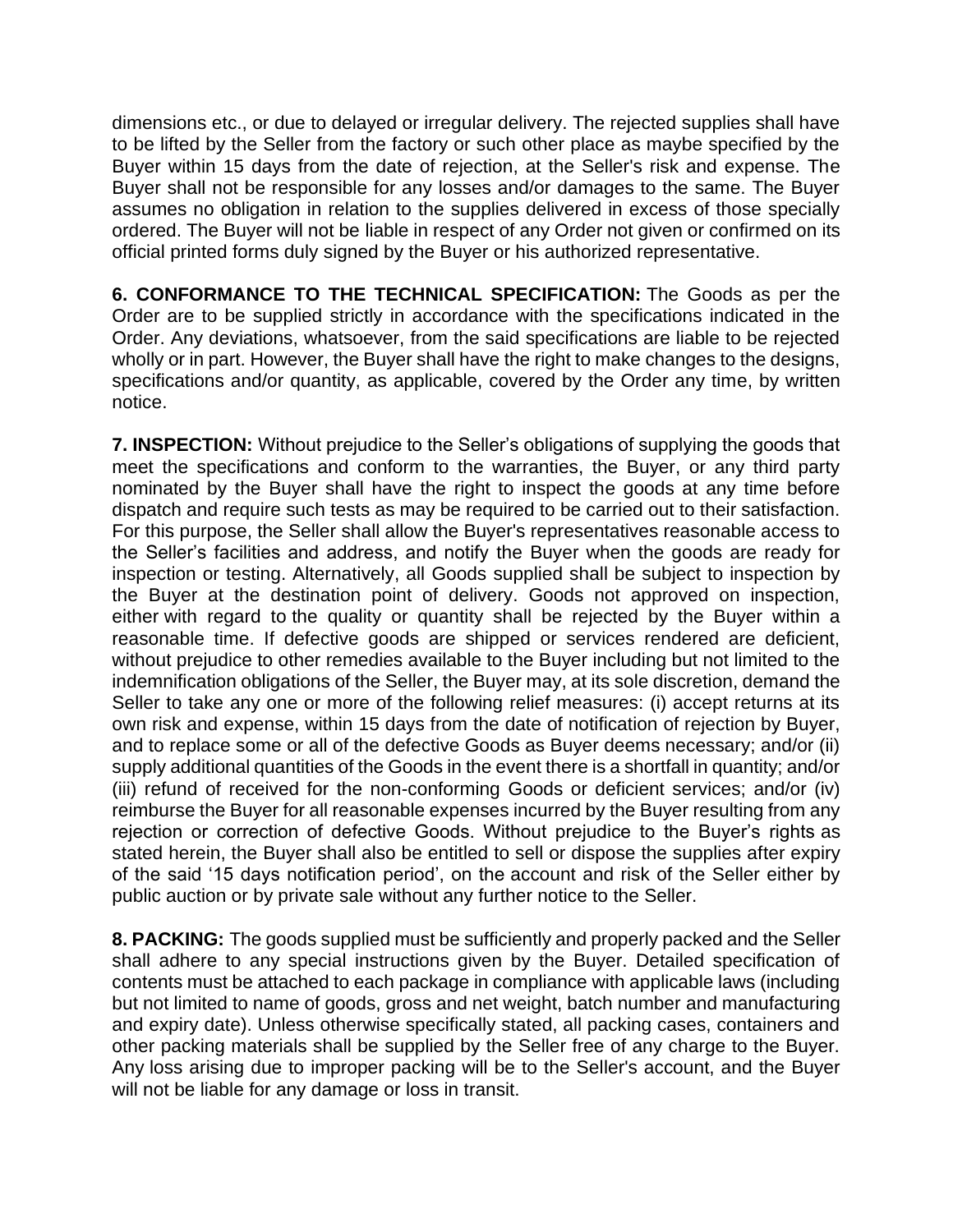**9. PAYMENT:** The payment will be made as per the actual weight or quantity received by the Buyer. The Buyer's records shall be considered as final and conclusive on these points. The Buyer shall make the payment within such timelines as are stated in the Order, against the bills upon receipt of the Goods in good condition. The Buyer is unilaterally entitled to set off any payments due to the Seller against any claims of its affiliates against the Seller or its affiliates.

**10. SHIPPING DOCUMENTS:** Deliveries shall be accompanied by appropriate shipping documents including those specifically mentioned by the Buyer, if any. All shipping documents and/or invoices shall contain the Order's number and, where applicable, any additional identification numbers or information as to the specific Goods.

**11. GUARANTEE / WARRANTY:** The Seller warrants that the Goods when delivered (i) would be of good material and workmanship, merchantable and free from any defect, legal or otherwise, (ii) would confirm strictly to the specifications, drawings or samples specified or furnished in the Order, contract and all the relevant current Good Manufacturing Practice ("**cGMP**") regulations, if applicable, and (iii) would be fit for the intended use and purpose. All warranties shall survive any intermediate or final inspections, delivery, acceptance, or payment by purchase and shall continue in effect (i) in the case of services, through a period of one year commencing from the date of rendering of such services to the Buyer, and (ii) in the case of goods, through the residual useful life of such goods. The Seller agrees that he/it and his/its sub-contractors have, and will continue to possess all the licenses, permissions and certificates needed for the manufacture, sale and delivery of goods and perform the services required, hereunder, in accordance with the current cGMP regulations, if applicable and relevant applicable laws. The Seller agrees to comply with all applicable laws and adhere to ethical business practices.

**12. TRANSIT RISK:** The goods shall be delivered by the Seller to the Buyer at the Buyer's place of business or at such other place of transportation as may be specified in the Order provided nevertheless that from the time of the dispatch thereof from the Seller's premises and until such delivery, the risk of any loss or damage to or deterioration of the supplies from whatsoever cause arising shall be borne by the Seller.

**13. SUBLICENSE/SUBCONTRACT:** The Seller is not entitled to sublicense or subcontract any of its obligations under the Order without the prior written consent of the Buyer, which consent may be granted at its sole discretion. In the event that the Buyer does grant any such approval: (i) the Seller will nonetheless remain fully liable for the performance of its obligations hereunder; and (ii) the Seller will be exclusively responsible for all costs associated with any such sublicense or subcontract arrangement.

**14. LIABILITY FOR INJURY:** If the Seller is required by the terms of this Order to perform any work on the Buyer's premises, the Seller agrees that the Seller shall be responsible for any damages or injuries to persons or property, including the Buyer's employees and agents, workers or employees, in connection with the performance of such work, and that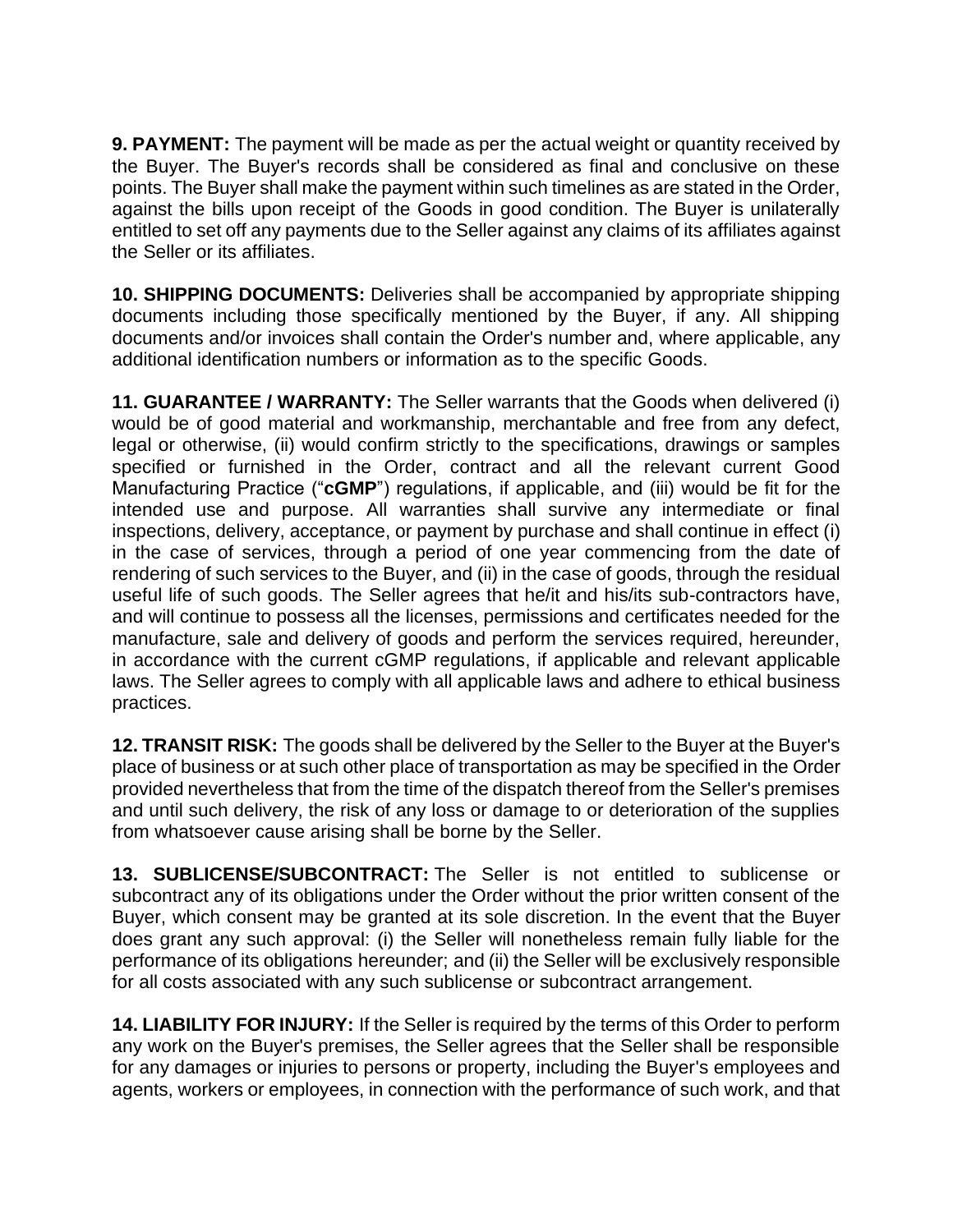the Seller, shall hold harmless and indemnify the Buyer from and against any liability for such damages or injuries. Before commencing such work, the Seller shall furnish to the Buyer a certificate of insurance, for an adequate amount, covering risks under Third Party Liability Insurance (or Public Liability Insurance), Property All Risks Insurance and Professional Liability Insurance. The policies should cover all third party liability in respect of bodily injuries and death, property damage at the workplace, and work injury related compensation, whether or not suffered at the workplace, arising out of or in connection with the performance of such work. The Seller is required to furnish to the Buyer a certificate of insurance containing full particulars of such insurance policies.

**15. NOTICE OF INSPECTION:** The Seller shall provide the Buyer with prior notice of, and the opportunity to attend (itself or through a representative of Buyer), any regulatory inspection of any facility at which any of the manufacturing, processing, testing or storage activities relating to the Goods are performed ("**Covered Activities**"); provided, that if prior notice of any such inspection is not possible, the Seller shall provide notice and a summary of the results of such inspection to the Buyer within three (3) business days after such inspection. The Seller shall provide the Buyer with copies of any written inspection reports, requests, directives, or other correspondence or communications issued to the Seller by any regulatory authority relating to the Covered Activities, or the Goods ("**Regulatory Communications**") within three (3) business days from the date of receipt by the Seller thereof. Prior to responding to any Regulatory Communications, the Seller will provide a copy of any such responses to Buyer for Buyer's review and comment.

## **16. COMPLIANCE WITH ANTI-BRIBERY AND U.S. TRADE CONTROL LAWS**

## (A) US TRADE CONTROL LAWS

- 1) The Seller understands that Buyer is required to and abide by the UK Bribery Act ("**UKBA**"), U.S. Foreign Corrupt Practices Act ("**FCPA**"), and the export control and economic sanctions laws and regulations of the United States, including but not limited to the U.S. Export Administration Regulations (Title 15 of the U.S. Code of Federal Regulations Part 730 et seq.), and regulations administered by the U.S. Treasury Department's Office of Foreign Assets Control (Title 31 of the U.S. Code of Federal Regulations Part 500 et seq.) (collectively, "**Trade Control Laws**"), including those restricting trade with Crimea, Cuba, Iran, North Korea, and Syria, and with specified prohibited and restricted parties.
- 2) The Seller represents and warrants that it will not sell, export, re-export or otherwise transfer any Buyer Products to any person in a U.S. embargoed destination, currently including Crimea, Cuba, Iran, North Korea, and Syria, unless authorized under U.S. law.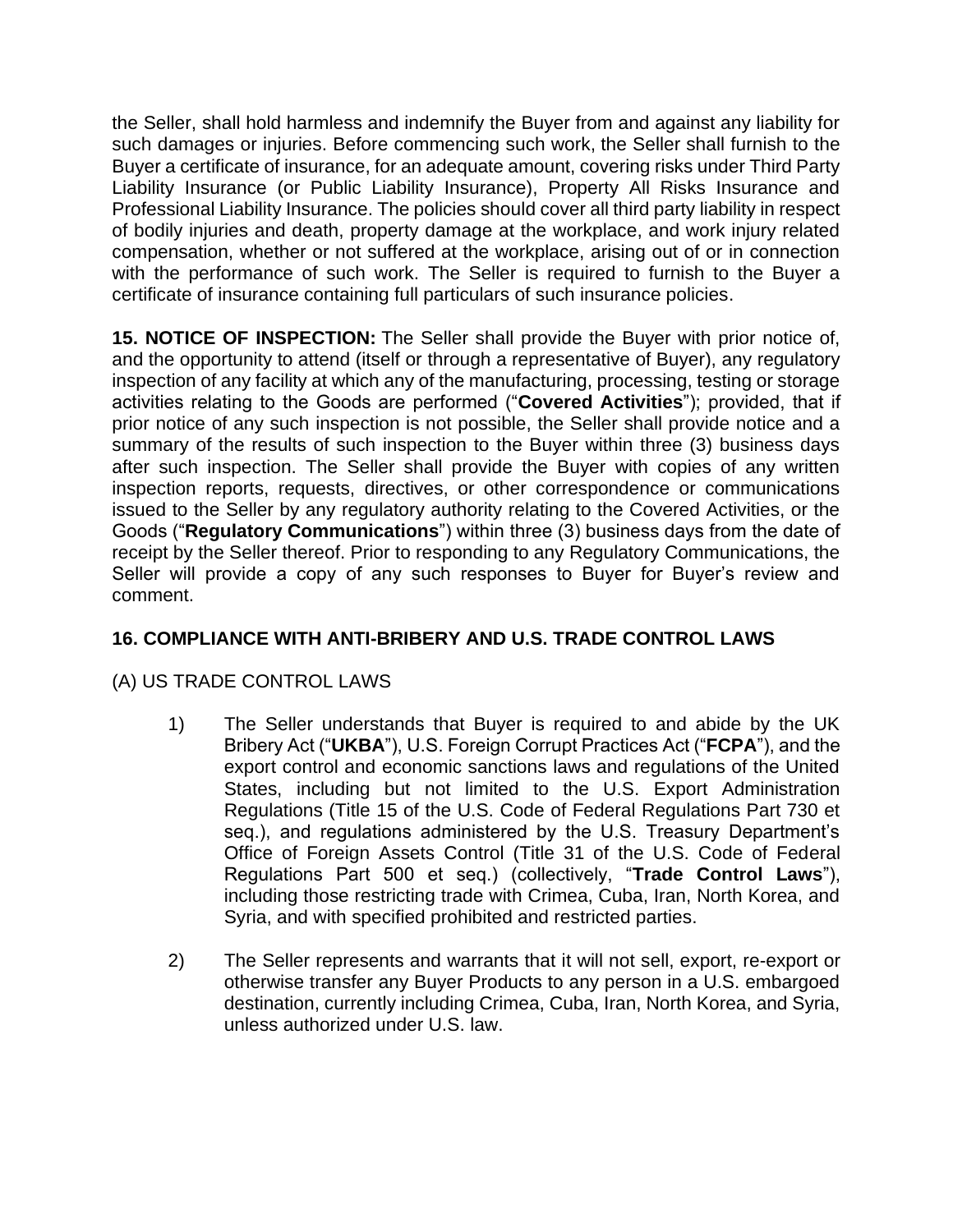- 3) The Seller warrants further that it is not identified on any U.S. or other Government list of prohibited or restricted parties, including without limitation:
	- 3.1 the Specially Designated Nationals List, Foreign Sanctions Evaders List, or other restricted parties lists maintained by the U.S. Treasury Department's Office of Foreign Assets Control;
	- 3.2 the Entity List, Unverified List, Denied Parties List, or other lists maintained by the U.S. Commerce Department's Bureau of Industry and Security; or
	- 3.3 restricted lists maintained by the European Union, or other cognizant U.S. or non-U.S. governmental authorities.
- 4) The Seller further warrants that it is not owned or controlled, directly or indirectly, by any person identified on such lists, and the Seller will not sell, export, re-export or otherwise transfer any Buyer Products to any person identified on any such lists, or their 50% or more owned subsidiaries, unless authorized under U.S. or other applicable law.

## (B) ANTI-CORRUPTION LAWS

- 1) Seller understands that Buyer is required to and does abide by the FCPA, UKBA, the OECD Convention on Combating Bribery of Foreign Public Officials in International Business Transactions, and all other applicable national and local anti-corruption laws (collectively, the "**Anti-Corruption Laws**"). Each Party represents and warrants that no one acting on its behalf will offer, promise, make, accept, solicit, authorize or provide, directly or indirectly, any payments, gifts, or anything of value to any person for the purpose of corruptly or improperly influencing or rewarding any action, inaction, or decision by such person, or for the purpose of obtaining or retaining business or securing an improper business advantage. This representation and warranty extends to bribery of government officials or government employees (including employees of government-owned and government-controlled corporations or agencies) and bribery of individuals or organizations operating in the private sector. Moreover, this representation and warranty extends to payments, even in nominal amounts, made to government officials to expedite or secure routine, nondiscretionary actions (e.g. processing visas, licenses, or permits).
- 2) Each Party represents and warrants that no one acting on its behalf will offer, promise, make, accept, solicit, authorize or provide, directly or indirectly, any payments, gifts, or anything of value to any political party, official of a political party, or candidate (or to an intermediary of any such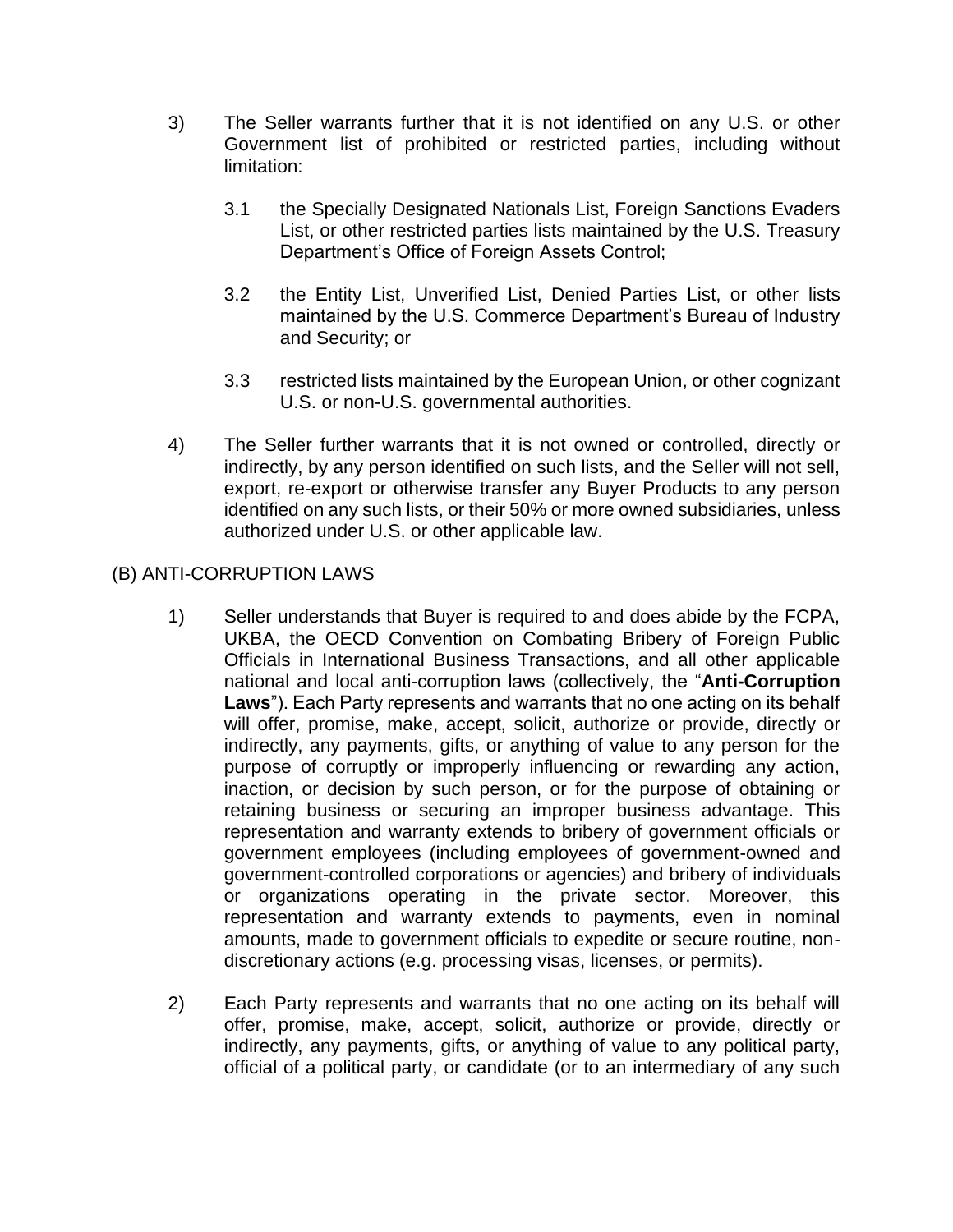person) for the purpose of corruptly or improperly influencing or rewarding any action, inaction, or decision by such person.

- 2.1 Seller understands that Buyer may immediately suspend payment, in its sole discretion and without notice, if the actions or inactions of Seller become subject to an investigation of potential violations of the Anti-Corruption Laws. Moreover, Seller understands that if Buyer determines that Seller failed to comply with the provisions of any Applicable Law, including the Anti-Corruption Laws, Buyer may immediately terminate this Agreement, and any payments due thereunder, in its sole discretion and without notice.
- 2.2 Each Party warrants that all Persons acting on its behalf will comply with all Applicable Laws in connection with all work under this Agreement, including the Anti-Corruption Laws if any, prevailing in the country(ies) in which such Party has its principal places of business.
- 2.3 Each Party further warrants and represents that should it learn or have reason to suspect any breach of the covenants in this section 2, it will immediately notify the other Party.
- 2.4 Buyer shall be allowed to reasonable access to the Seller's books and records and shall have the right to audit the Seller on a periodic basis with respect to this section 2.
- (C) Notwithstanding anything to the contrary herein, or in the Order, failure to comply with all applicable laws, including any anti- corruption laws applicable in any jurisdiction where the Order may be performed, shall result in the Buyer being entitled to summarily terminate the Order by providing written notice to this effect.
- (D) The Seller further warrants and represents that (a) it shall, and procure that the its personnel shall, comply with all applicable laws when performing the Order, or any other services it may perform on behalf of third parties; and (b) should it learn or have reason to suspect any breach of the covenants of this clause, regardless of how remotely, it will promptly take appropriate remedial steps and notify the Seller, in writing, of the occurrence of same.

**17. SUPPLIER CODE OF CONDUCT:** The Seller undertakes to adhere to the Supplier Code of Conduct (as may be amended from time to time), a copy of which is available at [https://www.viatris.com/-/media/project/common/viatris/pdf/corporate-governance/mylan](https://www.viatris.com/-/media/project/common/viatris/pdf/corporate-governance/mylan-supplier-code-of-conduct.pdf)[supplier-code-of-conduct.pdf.](https://www.viatris.com/-/media/project/common/viatris/pdf/corporate-governance/mylan-supplier-code-of-conduct.pdf)

**18**. **REMEDIES:** The remedies reserved in these Terms and Conditions and the Order shall be in addition to any other remedies provided in law or equity. No waiver of a breach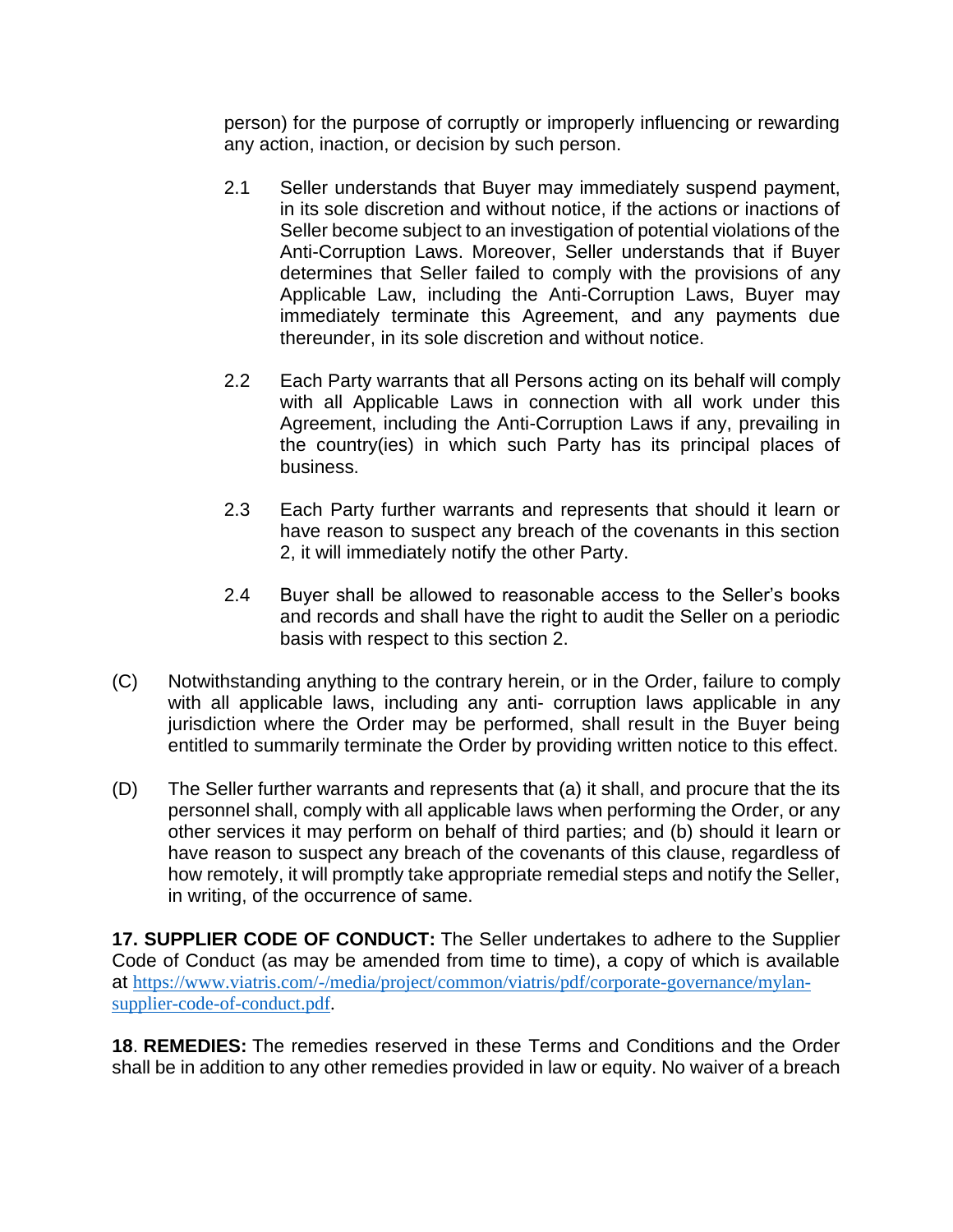of any provision of this Order shall constitute a waiver of any other breach or of such provision. Any waiver of the terms of this Order shall only be in writing.

**19. MODIFICATION OF PURCHASE ORDER AND NON-ASSIGNMENT:** These Terms and Conditions and the Order contain the complete and final agreement between the Buyer and the Seller. No agreement in the course of dealings between the Buyer and the Seller, or any usage or other understanding in any way purporting to modify the terms and conditions hereof shall be binding upon the Buyer unless made in writing and signed by the Buyer or the Buyer's authorized representative. The Seller shall not assign this Order or any money due or to become due hereunder without the prior written consent of the Buyer or the Buyer's authorized representative.

**20. CONFIDENTIALITY:** All Orders placed by the Buyer and drawings, documents, specifications, know how etc., given pursuant to any Order are strictly confidential. The Seller shall not dispose of any part of the Order or publish or cause to be published, any details of this Order without the Buyer's previous written consent.

**21. INTELLECTUAL PROPERTY:** The Seller represents, covenants, warrants and guarantees that: the supplies and/or Goods specified herein and their importation, storage, use, manufacture, sale or supply, alone or in combination, do not violate any third parties rights, particularly infringement of any local or foreign intellectual property rights, and agrees to indemnify the Buyer against all judgments, decrees, costs and expenses resulting from any such alleged infringements, and covenants that the Seller will, upon request of the Buyer, and at the Seller's own expense, defend, or assist in the defense of any action which may be brought against the Buyer, or those engaged with said Goods.

**22. TERMINATION:** (A) The Buyer reserves the right to cancel this Order, or any part thereof. (B) Notwithstanding anything contained hereto the Buyer shall be entitled to rescind the Order, in whole or in part, if delivery of the Goods is not made in accordance with these Terms and Conditions and of the Order.

**23. INDEMNIFICATION:** The Seller hereby agrees, at its sole cost and expense, to defend, hold harmless and indemnify (collectively, "**Indemnify**"), to the extent permitted by applicable law, the Buyer and its affiliates and their respective directors, agents, officers and employees of such persons and the respective successors and assigns of any of the foregoing (the "**Buyer Indemnitees**") from and against any and all loss or losses, liabilities, damages, penalties, fines, costs and expenses (including but not limited to, reasonable attorneys' fees and other expenses of litigation) (collectively, "**liabilities**") resulting from a breach of the representations, warranties, guarantees or the covenants under these Terms and Conditions and the Order in addition to any suits, claims, actions and demands, in each case brought by a third party against the Buyer Indemnitees;

**24. GOVERNING LAWS:** If any dispute, controversy or claim between the Parties arises out of or in connection with this Terms and Conditions, including the breach, termination or invalidity thereof ("**Dispute**"), the Parties shall use all reasonable